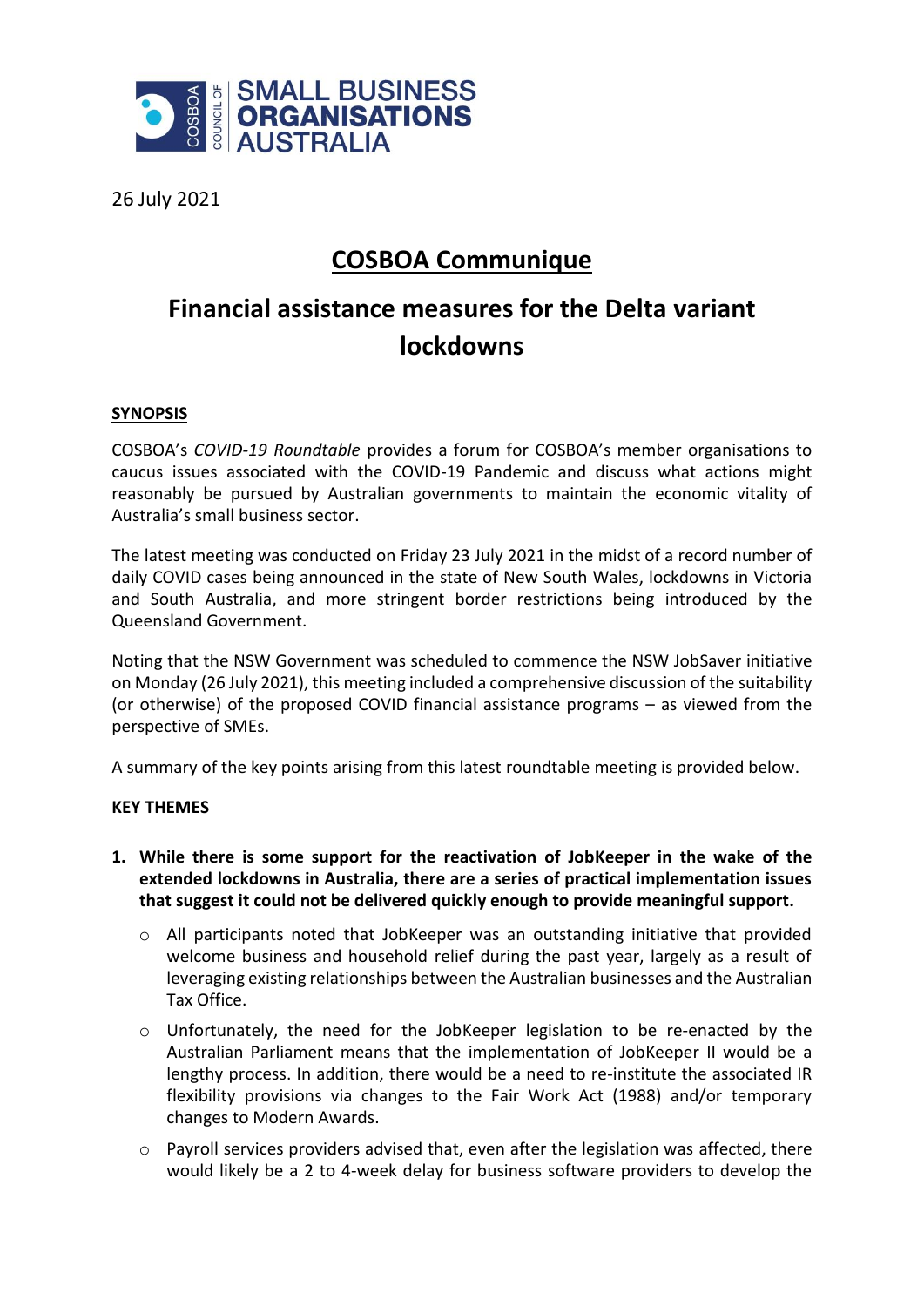required business software functionality to support JobKeep as this functionality was retired with the updates issues by the major providers on 1 July 2021.

- $\circ$  Participants also noted that, of itself, JobKeeper does not provide any direct relief to businesses as the money is directly passed through to employees. Rather, the success of JobKeeper was that it was complemented by other federal and state/territory government initiatives that provided support in areas like rent relief, deferral of state taxes, and insolvency protections
- o Given the above considerations and the requirement for businesses to pay JobKeeper payments in advance, it would likely be 8-10 weeks before the first payments would be received by businesses. Such a delay is considered unacceptable given that many businesses, particularly those in NSW and Victoria, are already under very significant cash flow pressure.
- o On balance, participants concluded that the time to re-activate JobKeeper had passed and that the nature of the current problems could not be practically remedied by such an approach.
- **2. JobSaver is essentially a 'cash boost' program (with the COVID Disaster Payment supporting employees). The initiative might therefore be better renamed Business Saver and should be solely focussed on providing cash flow assistance to distressed businesses now.**
	- $\circ$  Many participants pointed to the fact that the businesses within their respective industries were already experiencing significant financial stress and although JobSaver wasn't perfect, it is the best available solution for the provision of immediate support.
	- $\circ$  The requirement to 'maintain headcount' is creating significant confusion and concern about potential future industrial and common law risks. This issue could be resolved by the removal of the headcount requirement to create a sole focus on the objective of providing SMEs with urgent cash flow relief to maximise the number of businesses that remain viable after the lockdown has ended.
	- $\circ$  Care needs to be taken to ensure that the needs of sole traders are properly considered in the JobSaver programm and there is a need to better consider the merits of using annual revenues as a surrogate for business need.
	- o The *JobSaver* program might better be renamed *Business Saver* to create a clear demarcation between it and the COVID assistance program for employees. Similarly, consideration might be given to modest, broad-based state/territory levies that address the current challenge associated with supporting businesses impacted by localised lockdowns (i.e. in the wake of the apparent failure of business continuity insurance coverage of this event) by providing a pool of funds to provide cash flow assistance to businesses impacted by localised lockdowns.
- **3. The Covid-19 Disaster Payment for workers who have lost hours should be increased to the same level that applied during the first phase of Job Keeper (i.e. \$750 per week). JobSeeker should be returned to a similar level to maximise the potential of the economy to rebound quickly once the lockdowns are over.**
	- $\circ$  The impact on workers from losing hours is no different in the current lockdown as it was during the first national lockdown. Accordingly, the current COVID-19 Disaster